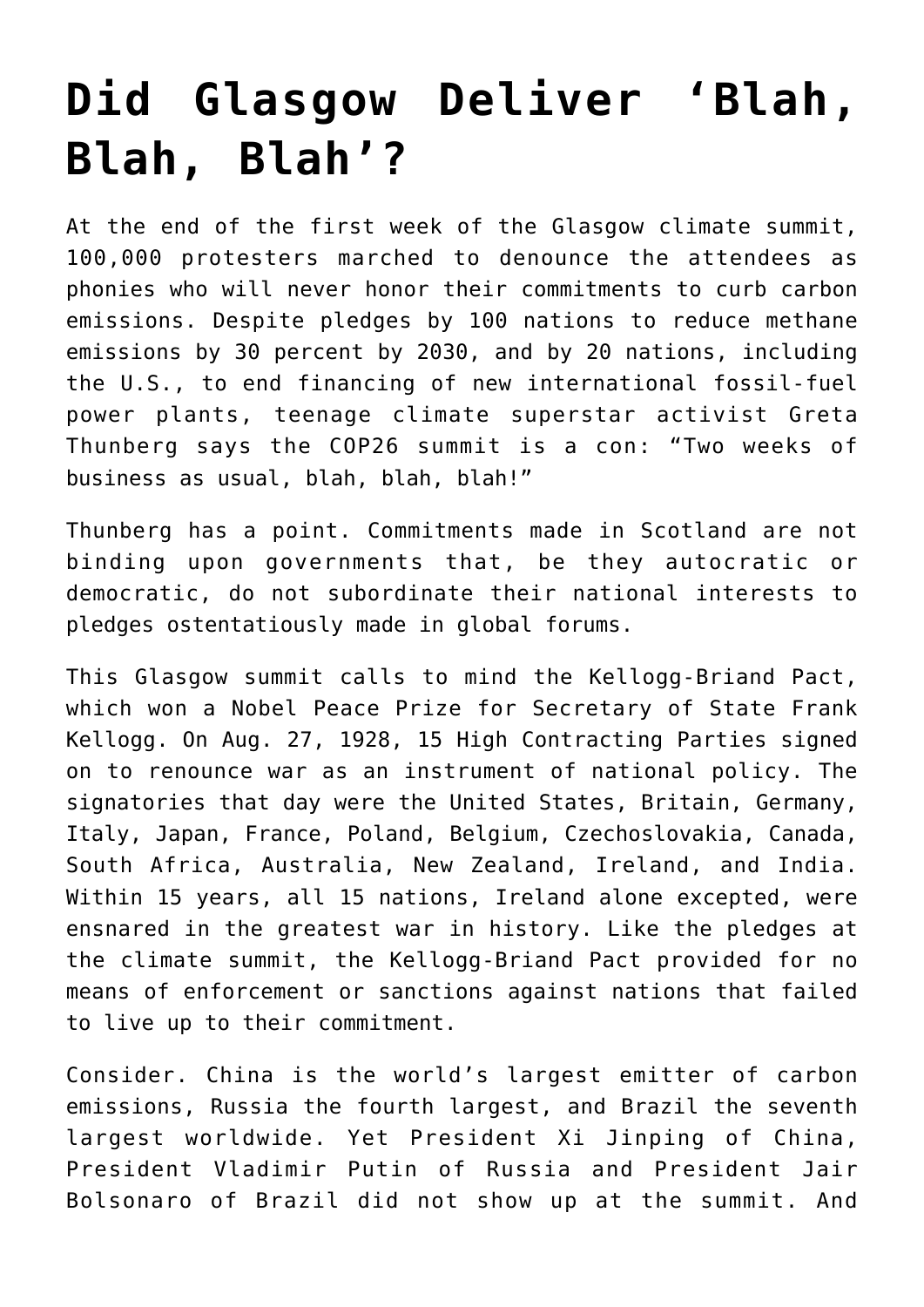President Joe Biden of the United States and Prime Minister Boris Johnson of Britain both fell asleep during the proceedings.

Glasgow is destined to fail because national interests invariably triumph over globalism. The demands of the people who keep regimes in power will be heard and heeded before the claims of the transnationals. Biden, faced with a threat by Sen. Joe Manchin to sink his Build Back Better bill, summarily dropped a measure that would have imposed rising carbon taxes on fossil fuel plants and provided monetary rewards for clean energy facilities. Biden dropped it because his own and his party's fortunes depend on enacting the legislation.

The protests in Scotland this weekend were far more colorful than the yearlong "yellow vest" protests in France. Yet, the French protests proved more effective and successful. That movement originated with French motorists from rural areas who had long commutes and were protesting an increase in fuel taxes that was real and immediate. The French protests had a specific goal, and they succeeded in bringing about a reduction in the fuel taxes.

"King coal is dead!" we heard from the summit. Really? Coal is a foundational resource in Asia, and demand for coal grows as the populations and economies of Asia expand. Coal accounts for 60-65 percent of the electricity generation in China and 68-73 percent in India, two nations that represent more than a third of the world's population. Nations such as Australia depend upon the sale and shipment of coal as essential components of their exports.

Consider Scotland itself. Should it move to secede from Britain, will it gladly forfeit the North Sea oil and gas deposits that have proven so beneficial to Britain? As America transitions to clean energy and electric vehicles, our own reliance upon China will grow. For China is today the world's principal supplier of solar panels and the rare earth minerals